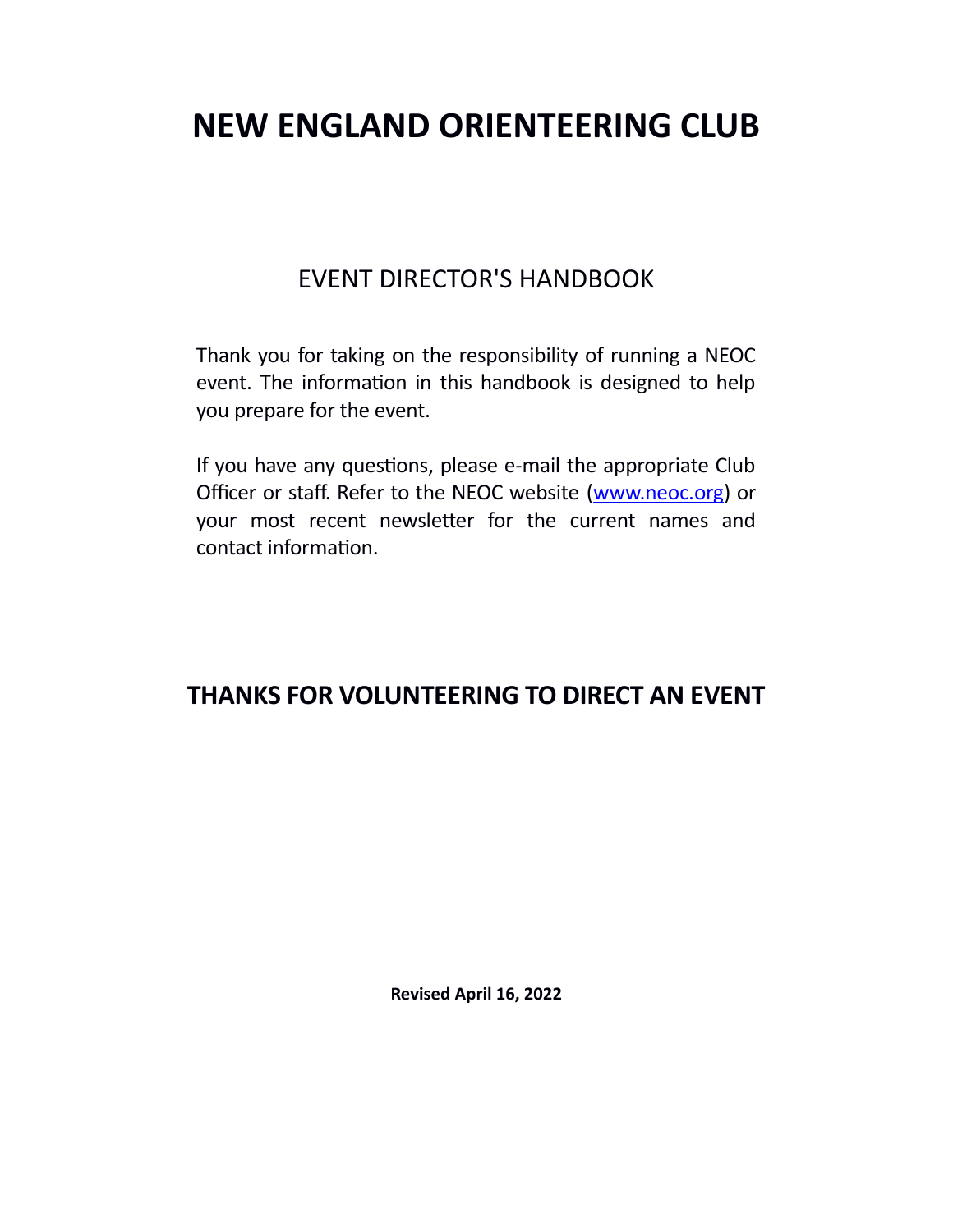## **Contents**

#### <span id="page-1-0"></span>**NEOC Meet Direction: Key Steps**

See details on following pages

#### **3 – 12 Months Before Meet**

• Work with the [VP Events](http://www.newenglandorienteering.org/about-neoc/board-of-directors) to choose event location and date.

#### **2 – 3 Months Before Meet**

- Determine type of event/number and color of courses.
- Design courses in Purple Pen.

#### **One Month Before Meet**

- Vet courses and make necessary changes.
- Get written permission for use of site.
- Recruit day-of-meet helpers.

#### **One Week Before Meet**

- Get all necessary supplies and equipment from previous meet director and/or NEOC storage locker.
- Put any special directions or parking instructions on NEOC website.
- Print suitable quantity of maps for each course.
- Synchronize controls.

#### **Day Before Meet**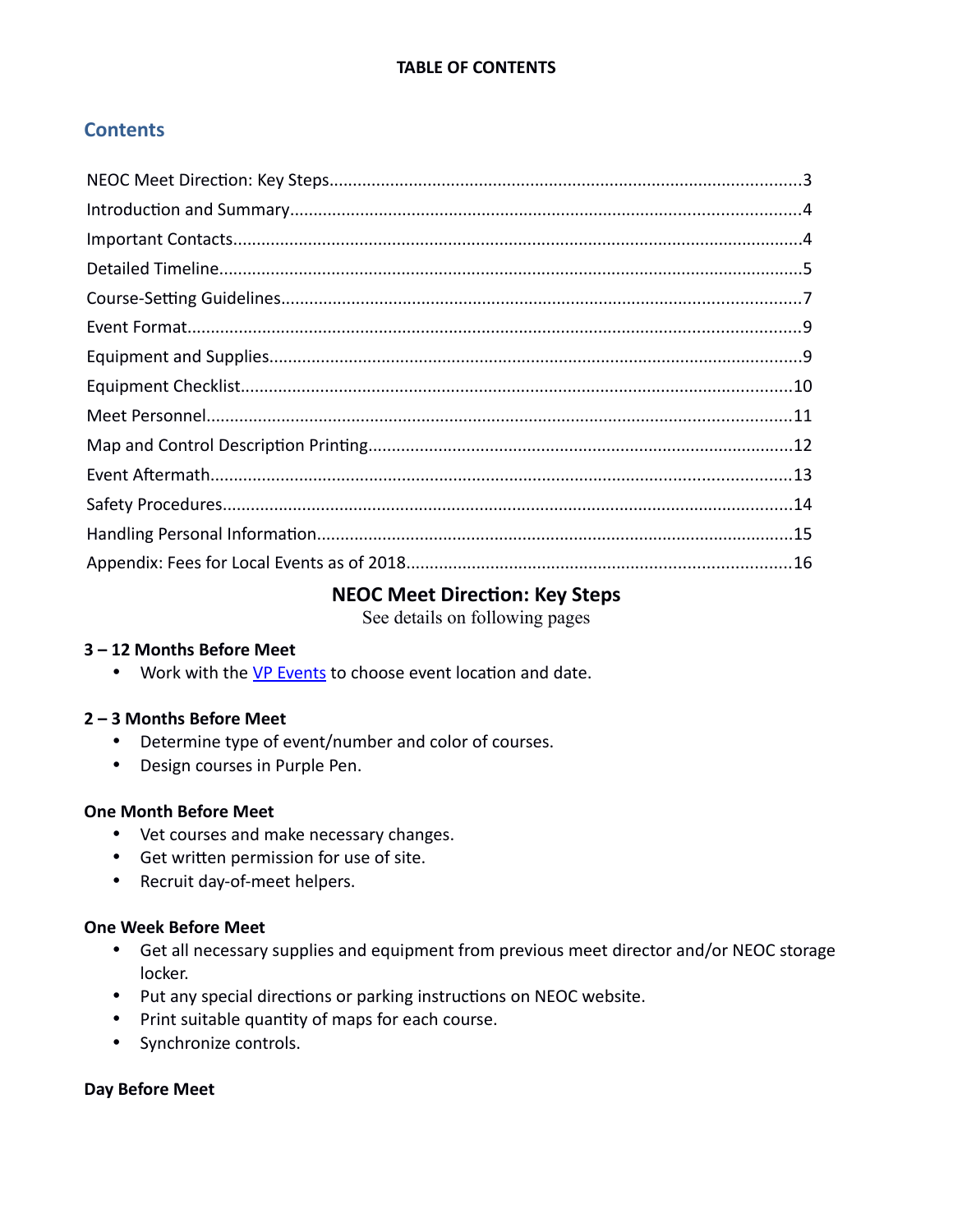- Purchase refreshments.
- Hang off-trail controls and set up water stops (not visible from trails).

#### **Day of Meet**

- Position remainder of controls/water stops. (Don't forget about the String-O.)
- Set up registration and refreshment tables.
- Coach the day-of-meet helpers on their responsibilities.
- Manage the registration process/be available as questions or issues arise be the face of NEOC to newcomers.
- Check to make sure all participants return from woods.
- Gather the completed Safety Cards for secure disposal.
- Pick up all controls, flagging tape, water stop trash, and supplies. Pass gear off to next meet director or return to NEOC storage locker.
- Pick up registration area so it's cleaner than when you arrived.
- Send meet results to the Results Coordinator.
- Send your RouteGadget files (generated by Purple Pen) to the Results Coordinator.

#### **Within One Week After Meet**

- Complete Meet Financial Report and send to NEOC Treasurer, with any new member forms.
- Send copies of your courses to the Course Librarian.
- Send meet write-up for the NEOC website.
- Think about changes you'll make when directing your next meet.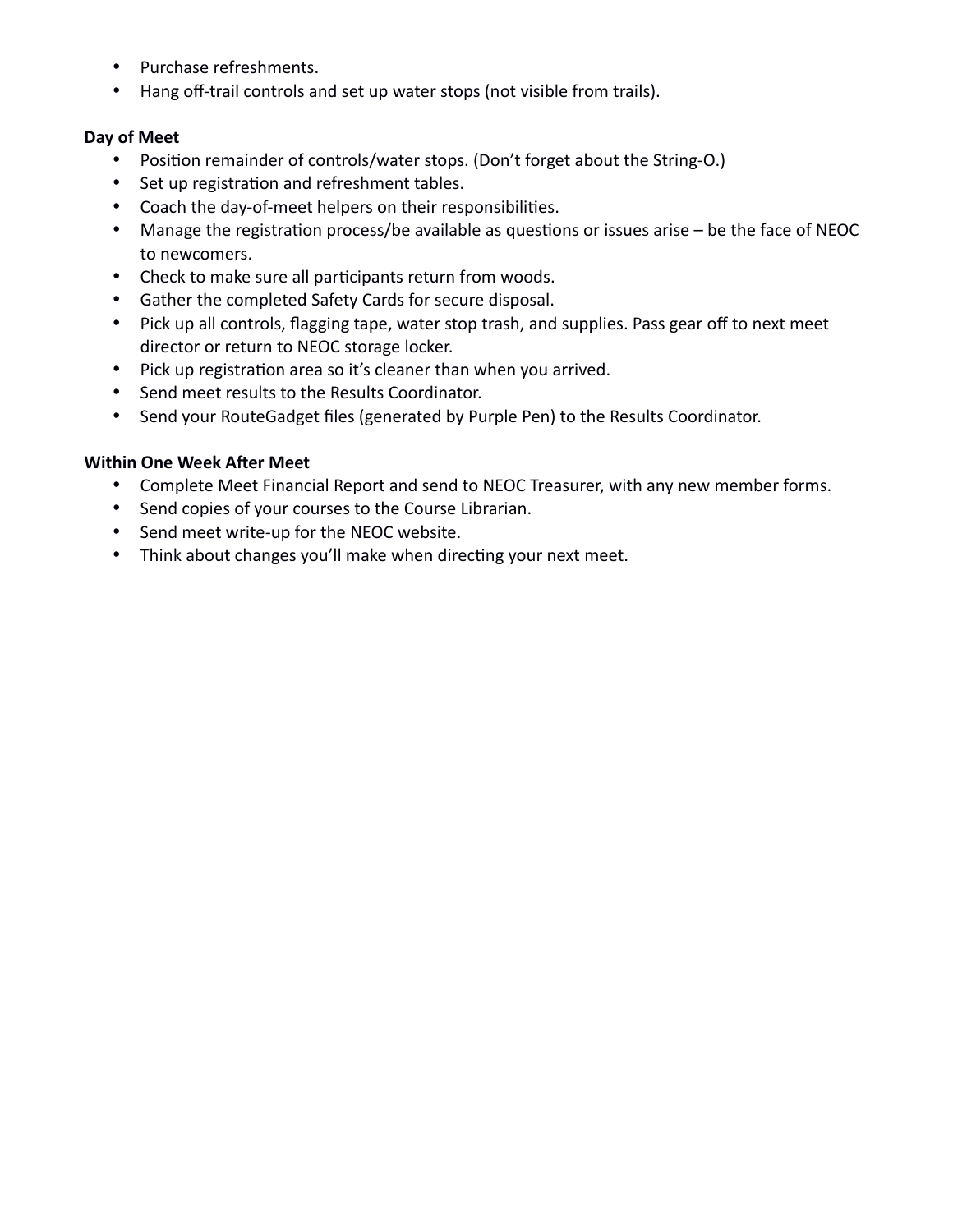## <span id="page-3-0"></span>**Introduction and Summary**

How much time does it take to direct a local event? Planning, course setting, hanging and retrieving controls, finding helpers, day-of-the-event management, equipment requisition and return, and final reporting typically takes 20 to 40 hours. The Event Director's total time commitment will depend on previous experience and the size of the event, as well as the amount of work delegated to others. The Event Director takes the responsibility to organize an event, but may delegate much of the work, particularly to helpers on the day of the event.

NEOC uses e-punching at all of its events. Companion documents on how to run a meet with electronic punching, and how to synchronize the controls can be found on the NEOC website. Virtually all of NEOC's usable maps are available as .pdf files, which can be opened in [Purple Pen](http://purplepen.golde.org/) to design and print courses for your meet. Check with the Mapping Chair (mapping chair@newenglandorienteering.org) for help on this subject. The Webmaster [\(webmaster@newenglandorienteering.org\)](mailto:webmaster@newenglandorienteering.org) can grant you access to the Map Library and Course Archive.

## <span id="page-3-1"></span>**Important Contacts**

Please see up-to-date contact information on the NEOC website under "About NEOC."

| <b>VP EVENTS</b>            | Can help with any planning, organizing, map, course setting, vetting<br>questions. Can help with problems related to the event site/scheduled date.<br>Must ensure permission is granted for use of the event site, and that all<br>details (particularly directions on the website) are correct before the event<br>is announced. |
|-----------------------------|------------------------------------------------------------------------------------------------------------------------------------------------------------------------------------------------------------------------------------------------------------------------------------------------------------------------------------|
| <b>MAPPING CHAIR</b>        | Maintains the maps in digital form. Forward map corrections to the<br>mapping chair.                                                                                                                                                                                                                                               |
| <b>VP PUBLICITY</b>         | Handles routine publicity, and sends email to members.                                                                                                                                                                                                                                                                             |
| <b>EQUIPMENT MANAGER</b>    | Oversees all equipment, including controls and punches.                                                                                                                                                                                                                                                                            |
| <b>TREASURER</b>            | Send "Meet Financial Report" and proceeds from the event to the<br>Treasurer.                                                                                                                                                                                                                                                      |
| <b>WEBMASTER</b>            | Maintains the NEOC website.                                                                                                                                                                                                                                                                                                        |
| <b>COURSE LIBRARIAN</b>     | Stores course maps from previous events, as a reference for course<br>designers.                                                                                                                                                                                                                                                   |
| <b>MEMBERSHIP SECRETARY</b> | Provides contact information for club members.                                                                                                                                                                                                                                                                                     |
| <b>TECHNOLOGY COMMITTEE</b> | Provides electronic punch equipment, expertise and training.                                                                                                                                                                                                                                                                       |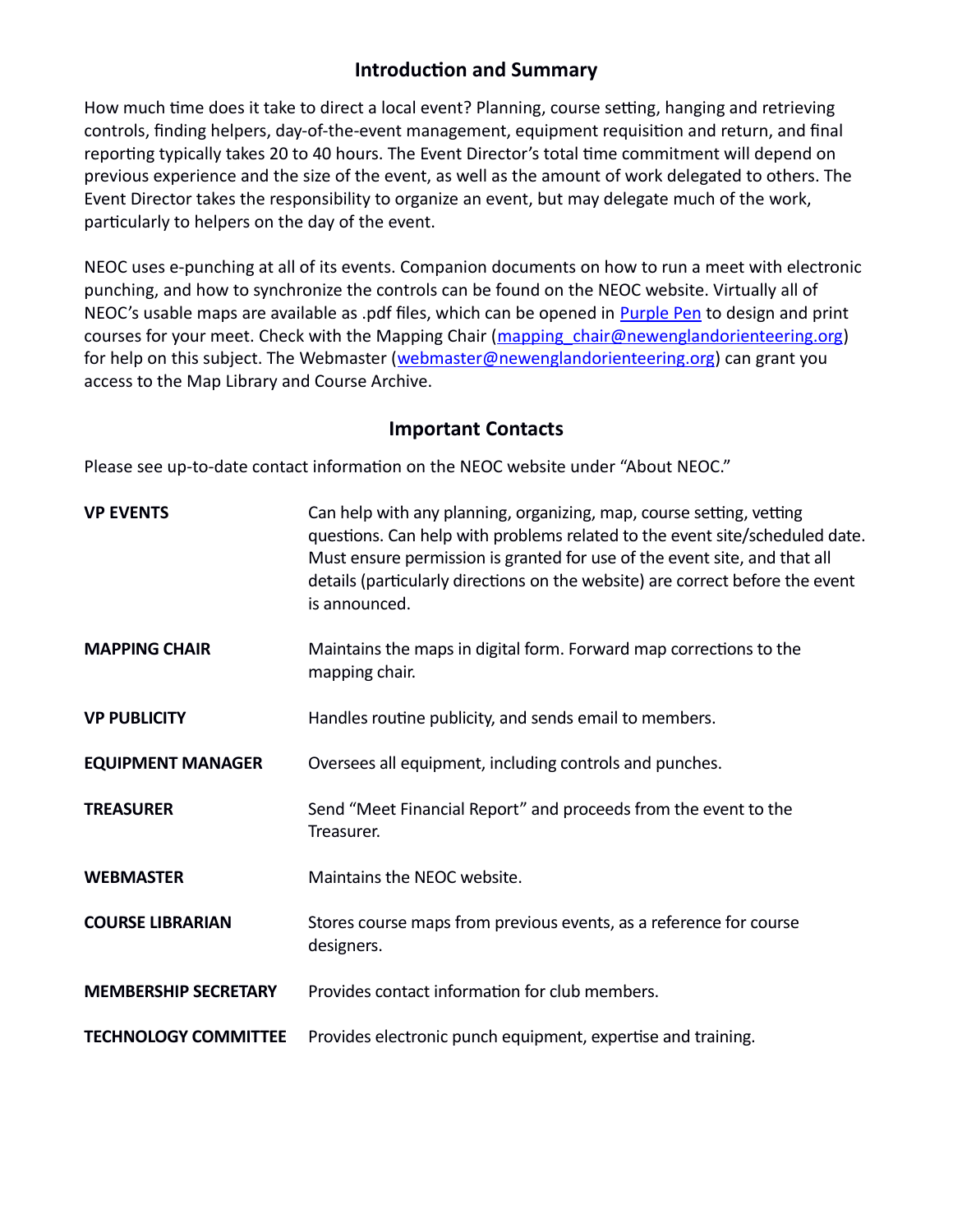## <span id="page-4-0"></span>**Detailed Timeline**

#### **At least two months prior to the event**

- 1. Choose an event location and date; coordinate scheduling with the VP Events.
- 2. Obtain permission via the VP Events from landowner or manager for use of orienteering and parking areas. This will usually require a certificate of insurance, which we obtain from OUSA (USOF); VP of Events can help with this.
- 3. List the event on the NEOC schedule and website. Include specific directions for location of parking and start.
- 4. Identify course setter. Course setter should obtain the map for course planning; download [Purple Pen,](http://purplepen.golde.org/) for drawing the courses on the map.
- 5. Get list of potential helpers from Membership Chair and recent results. Begin lining up helpers. Split workers' shifts so that they can run a course.

#### **At least three weeks prior to event**

- 1. Design and vet courses and water stops; streamer control locations.
- 2. Finish recruiting volunteers to help with registration, instruction, computer, and control pickup.

#### **One week prior to event**

- 1. Obtain equipment either from previous event or from the locker.
	- a. Equipment is stored in a storage locker; we have 24-hr access. VP of Events can provide directions and the code. Check equipment boxes for re-stocking (waivers, map bags, Safety Cards, etc.); inform Equipment Manager of any needs.
	- b. Get electronic punching equipment.
- 2. Synchronize electronic controls (see separate documents on e-punching system).
- 3. Print maps and control descriptions. Print a few "all controls" maps to help pickup. Also, the Purple Pen "Control Cross-reference" report helps with pickup.
- 4. Buy refreshments typically water, cookies, fruit, paper cups.

### **Day or two prior to the event**

- 1. Hang controls that are not visible from trails. Set out water stops at controls not visible from trails.
- 2. E-mail a copy of your Purple Pen file and the "underlying" .pdf map file to the Results Coordinator: results@newenglandorienteering.org.

#### **Day of the event**

- 1. Arrive early, and bring the permit with you.
- 2. Pick up trash around the Registration and Start/Finish. This reflects well on the club and makes the meet more pleasant for participants.
- 3. Set out the remaining controls, water stops, and string-O course (if desired).
- 4. Set up direction signs along approach roads; write down locations to aid in pickup. Put up signs to Start.
- 5. Set up registration, start and finish areas, and refreshments area.
- 6. Brief workers on their duties; give them necessary equipment. Make sure you have extra workers early on for set-up and the first rush.
- 7. Set up download and results in a visible location amenable to people gathering.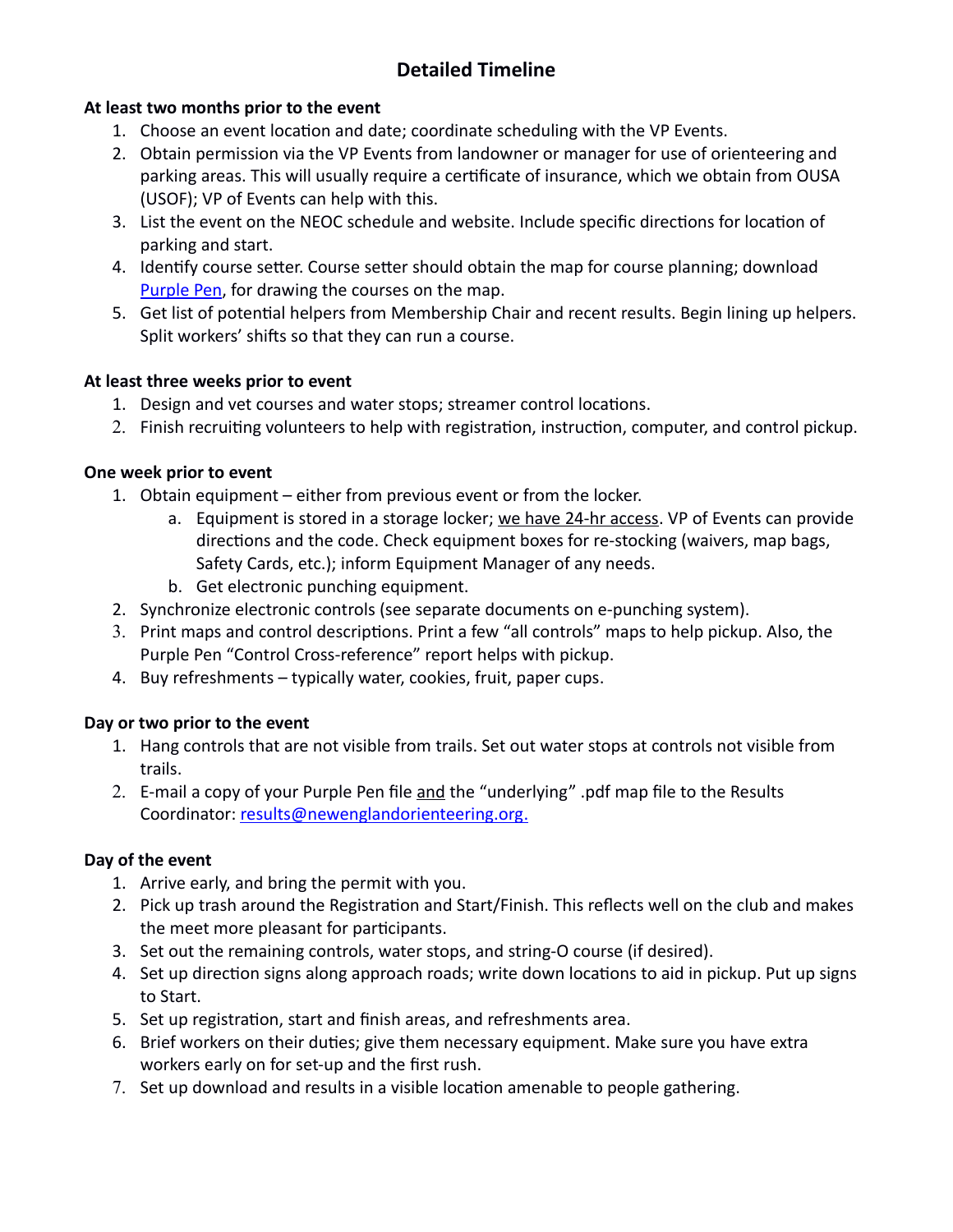#### **During the event**

- 1. Be available to answer questions as they arise.
- 2. Oversee volunteers.
- 3. Check periodically for overdue orienteers.
- 4. Verify that all loaner compasses and e-sticks have been returned, and deposits (like keys) have been returned.
- 5. For safety, make sure everyone is out of the woods. In the case of competitors apparently still out in the woods:
	- a. Check through control cards and e-punching to make sure competitor was not missed.
	- b. Check to see if someone is waiting for a person to finish.
	- c. Ask if the person has been seen on the course.
	- d. See additional notes under Safety Procedures below.

#### **After everyone is off the courses**

- 1. Pick up controls and any streamers.
- 2. Stay at the meet site until you are sure that all orienteers and control collectors are back.
- 3. Collect all materials. Check that all loaner finger-sticks and controls are back.
- 4. Leave the area cleaner than you found it.
- 5. Remove all signs.

#### **After the event**

- 1. Return all equipment to the equipment storage locker by Tuesday, or pass them on to the next Event Director.
	- a. Dry all equipment thoroughly before returning to storage (esp. finger-sticks!).
	- b. Restock boxes as necessary and advise Equipment Manager of equipment needs.
- 2. Submit the Ór competition file and event write-up (and Purple Pen file & map .pdf, if you haven't already) to [results@newenglandorienteering.org](mailto:results@newenglandorienteering.org).
	- a. Submit results on the day of the event. In Ór, click *File > Export Competition...* Send the output .or file.
	- b. Write-up should include a short description of the event. Include information such as the weather, attendance, unusual happenings, courses, and visitors from out of state, and don't forget to mention workers, with thanks.
	- c. If you didn't submit Purple Pen and map files before the event, send those.
	- d. Photos, particularly digital photos, are always welcome. Photos may include a caption. Close-ups are best. Email to [photoeditor@newenglandorienteering.org](mailto:photoeditor@newenglandorienteering.org).
- 3. Download the "Meet Financial Report," complete it, and mail it to the Treasurer, with any membership forms.
- 4. Submit or mail waivers to Joanne Sankus, 9 Cannon Road, Woburn MA 01801
- 5. Submit copies of your courses (as .pdf files) to course librarian@newenglandorienteering.org.
- 6. Shred the Safety Cards. (See "Handling Personal Information" below.)
- 7. Give yourself a pat on the back! Thank you!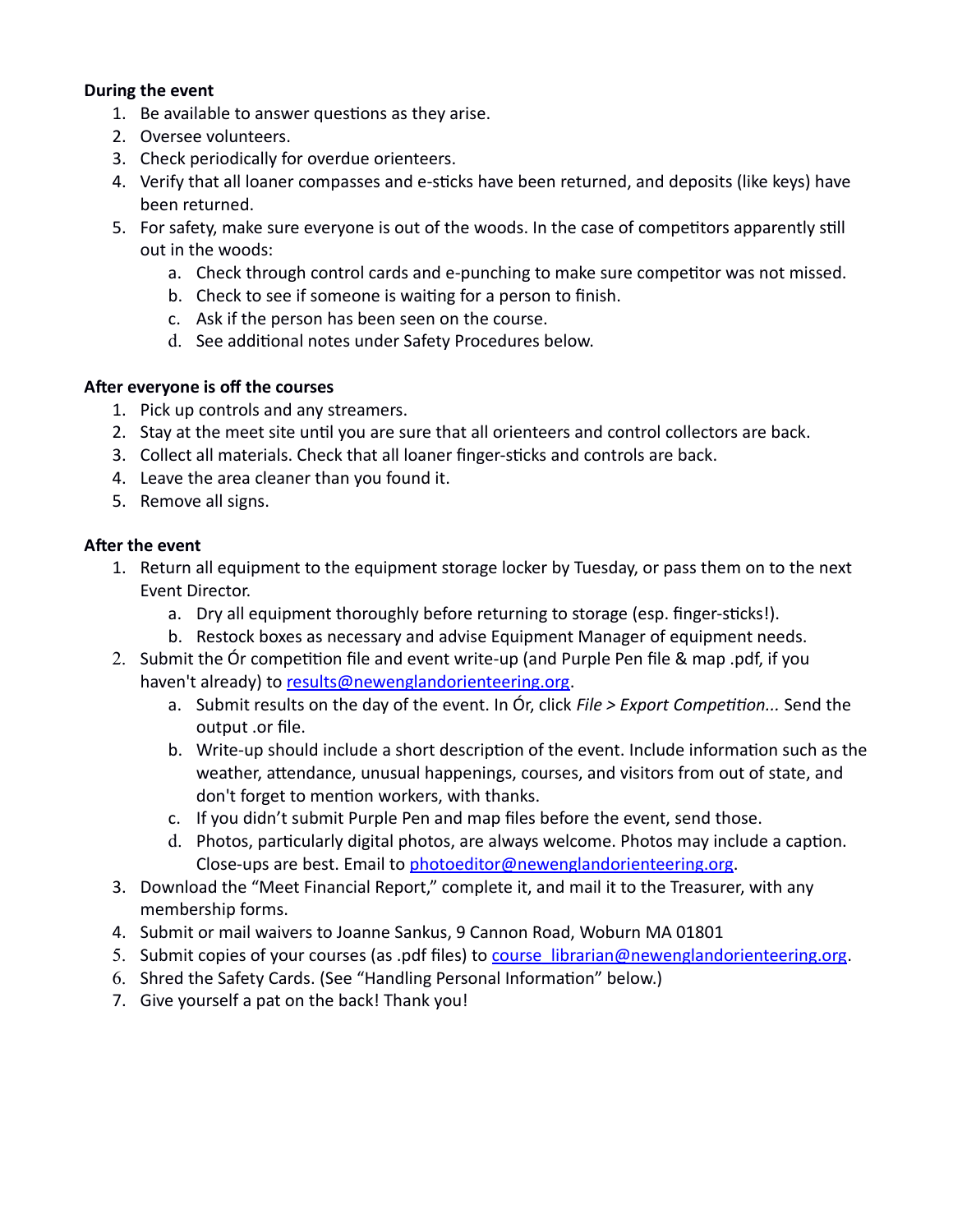## <span id="page-6-0"></span>**Course-Setting Guidelines**

Please read the [OUSA course setting guidelines for local meets](http://orienteeringusa.org/sites/default/files/courseguide-local.pdf) available at [orienteeringusa.org.](http://orienteeringusa.org/) We summarize these here, but request that course setters be thoroughly familiar with the guidelines. The results from previous meets, especially at the same location, are useful guides for course length and the distribution of finishing times.

Some NEOC maps require shorter courses to account for slow running through undergrowth or steep climb. If the weather is likely to be hot, adjust course difficulty downward. If courses are too long and physically demanding, you will have to wait a long time for the last participant to return, and generate a crowd of unhappy DNFs.

Place **water stops** and cups every 3 km for Orange through Blue courses, as well as Start and Finish. Place water stops at controls close to roads or easy to access from a major trail: water is heavy. Provide about one gallon for every 20 runners expected to punch at each water stop control, and more water in hot weather or for courses with a lot of climb. Consider having water on White/Yellow courses―people are often on those courses for a long time.

| Course                     | <b>Distance</b> | Navigational   | # Controls | Winning    |
|----------------------------|-----------------|----------------|------------|------------|
|                            |                 | Difficulty     |            | Time (min) |
| White (beginner)           | $2 - 2.5$ km    | Easy           | $6 - 12$   | $15 - 25$  |
| Yellow (advanced beginner) | $2 - 3.5$ km    | Easy to medium | $6 - 12$   | $20 - 30$  |
| Orange (intermediate)      | 3-5 km          | Medium         | $8 - 15$   | $30 - 45$  |
| Brown (advanced short)     | 3-5 km          | Hard           | $8 - 15$   | $35 - 50$  |
| Green (advanced short)     | 4-6 km          | Hard           | $10 - 20$  | 40-60      |
| Red (advanced)             | 6-8 km          | Hard           | $10 - 20$  | 50-70      |
| Blue (advanced long)       | 8-14 km         | Hard           | $10 - 20$  | 60-90      |

#### **USOF recommendations for course setting at local events**

Avoid doglegs (obvious routes that take a runner into and out of a control on the same line). If two courses have similar routes, consider making one clockwise and the other counter-clockwise. One design strategy for the advanced courses is to design the longest course at your event (e.g. Red), and then use subsets of the advanced controls for the shorter advanced courses.

Check the location of the streamer from different directions for accuracy and suitability for the course difficulty (color). If you find that an area where you had planned to set a control needs map corrections, make the map corrections (through the Mapping Chair) or change the location.

After you have designed and flagged your courses, have a second experienced orienteer – a co-director or vetter – visit the control locations in the woods. The vetter will check the appropriateness of your courses and may suggest improvements to the courses. Please consider the vetter's advice, even though you have already worked very hard on the courses.

Try to make sure all the technical aspects of your event are perfect. You will really appreciate all the time you've spent when competitors have clean courses to run on.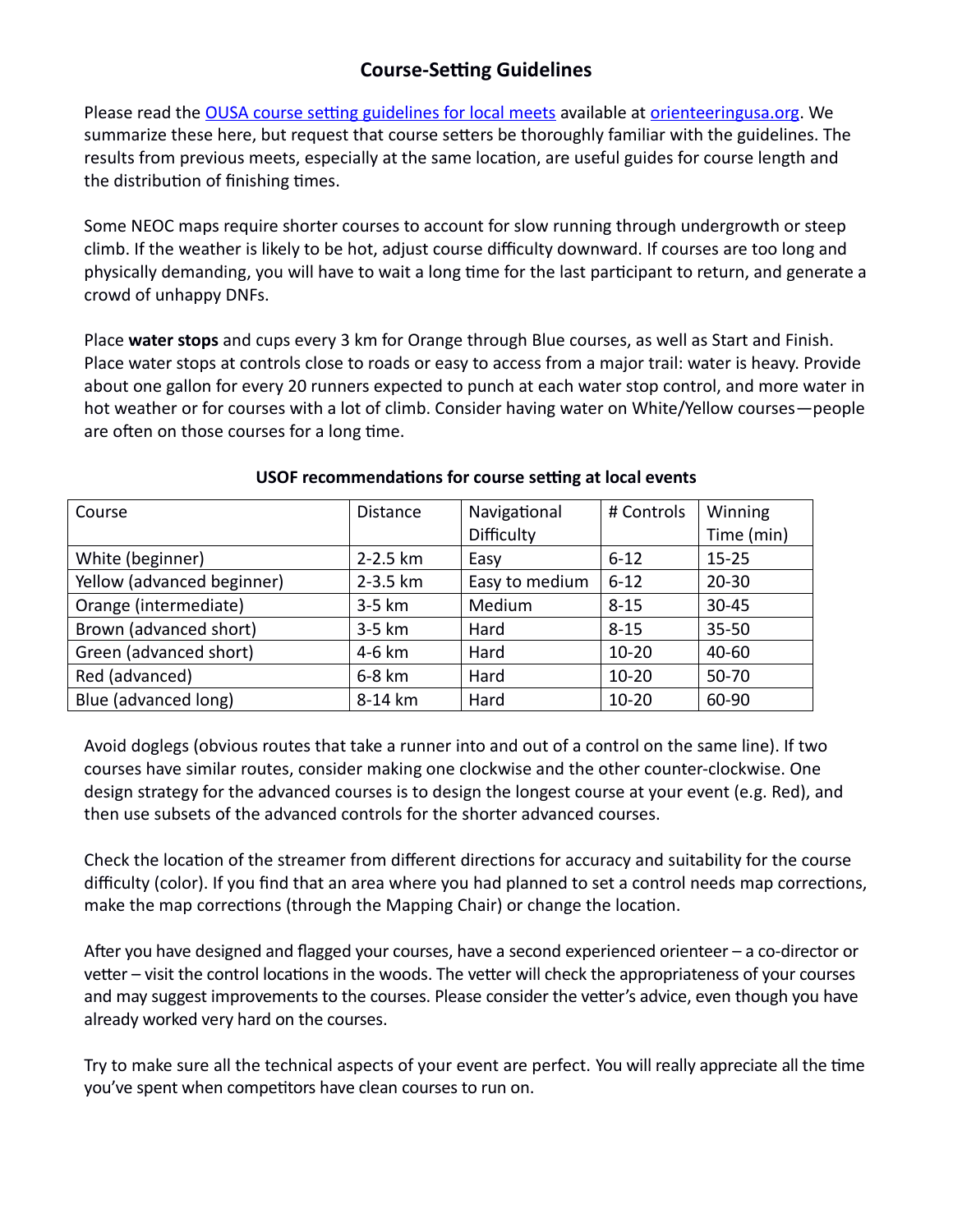For white, yellow, and orange, err on the side of being too easy. Course-specific advice:

#### **White: Novice –** mostly or entirely on trails

Make this course **easy – no one should fail.** Beginners have a lot to figure out on their first course. The first control should be at the first point where they have to make a choice (e.g. at the first trail junction). OUSA recommends the flag be visible from the Start. Every decision point should have a control. If a participant tells you the course was too easy, you have been successful; suggest the next course.

#### **Yellow: Advanced Beginner** – controls visible from trails

Navigation should consist of simple alternatives with controls at major features (for example, tops of obvious hills or knolls, stone wall junctions, distinct water features). Legs should follow linear features – trails, walls, and streams.

#### **Orange: Intermediate**

This is a challenging course to design because a wide range of people will run it – from near beginners to older veterans. It should be easy to finish, but hard to do perfectly. A helpful rule is that there should exist a way to get to the control using linear features that is slower than the optimal route. Controls should have catching features – a stream, trail, or stone wall – that will catch an orienteer who overshoots.

#### **Brown, Green, Red, Blue: Advanced**

Advanced level controls can be any unambiguous feature on the map. The courses should be designed to maximize objective navigational difficulty; a feature selected as a control must clearly exist. Avoid confusing objective difficulty with luck or "bingo controls."

#### **String**

Event Directors are encouraged to include a String-O course in their event. String-O is designed for young children and is easier than usual beginner courses. Courses are typically 200-500m long and have a continuous string marking the route. The terrain must be friendly, and the course should be safe but interesting – visiting unique features and taking advantage of the event site. Miniature controls with a small bag of stickers are placed at each control. A simplified map is suggested but not required, with the route of the string and the control locations marked on the map.

Participants follow the string through the entire course. It should not be possible to get lost, even for a small child. Participants are welcome to rerun the string course or to run it backwards.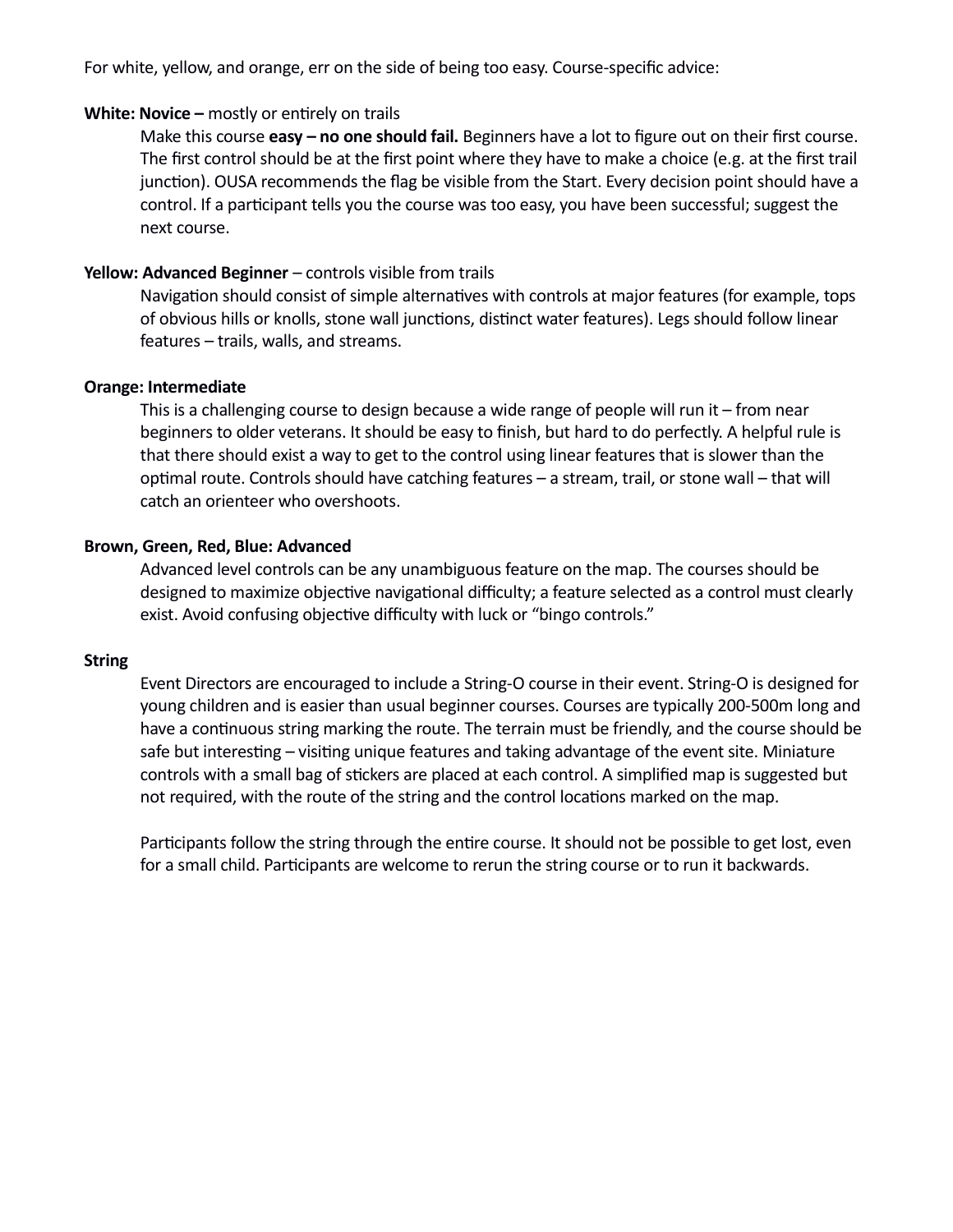## <span id="page-8-0"></span>**Event Format**

The most common local meet format is a meet with White, Yellow, Orange, and one or two advanced courses – e.g. Green and Red. Such a meet is accessible to all skill levels without being too onerous for the directors. The longest course is typically only 5-7 km, and the meet can use as few as 30 controls with some overlap among the courses. Score-O is another common format with time limits of 60 or 90 minutes, where competitors try to visit as many controls as possible in the allotted time. For smaller maps, a sprint meet is often desirable: the available courses can be a White course and 2-3 intermediate sprint courses of about 2-3 km length with short, rapid legs.

Event directors may choose to be creative while staying within the parameters of orienteering. It is expected and encouraged that most meets each year fall within the typical meet formats to establish consistency of product. Variation from time to time is welcome. Many maps are particularly well suited to certain formats, and directors are invited to consult with the VP Events for suggestions.

## <span id="page-8-1"></span>**Equipment and Supplies**

#### **EASTERN MASSACHUSETTS**

The event equipment for eastern MA is located at Burlington Self-Storage, 35 Ray Ave, Burlington MA 01803. From Route 95/128 Exit 33, take Route 3 South for 1/2 mile to Ray Avenue on the east side of Route 3. Call the VP of Events or the Equipment Manager to obtain the unit number and access code. The numbers will not be posted on the web site. Although signs are posted saying that access is limited to 7 AM to 7 PM, **NEOC has 24-hour access**.

At the gate to the storage facility there is a keypad to enter the access code to open the gate. NEOC's storage room is on the first floor of Building B. From the gate, go to the end of the first building, turn left and then almost immediately turn left again. The current locker is inside the first door (#3). NEOC's bin is the first door on the right. After dialing the combination, squeeze the lock closed to release it.

Fill out the equipment sign-out/sign-in book at the storage. If any equipment is lost, stolen or damaged, please make a note of it on the sheet, and call or e-mail the Equipment Manager right away.

#### **RHODE ISLAND, CONNECTICUT, AND WESTERN MASSACHUSETTS**

NEOC also maintains an inventory of equipment to service these areas. Contact the Equipment Manager for help.

#### **TRANSFERS**

When possible, picking up meet equipment from the previous director is encouraged, as it saves trips to the equipment locker. If you want to pick up equipment directly from the previous Event Director, please contact that person directly to make arrangements. Indicate your plans on the equipment checkout.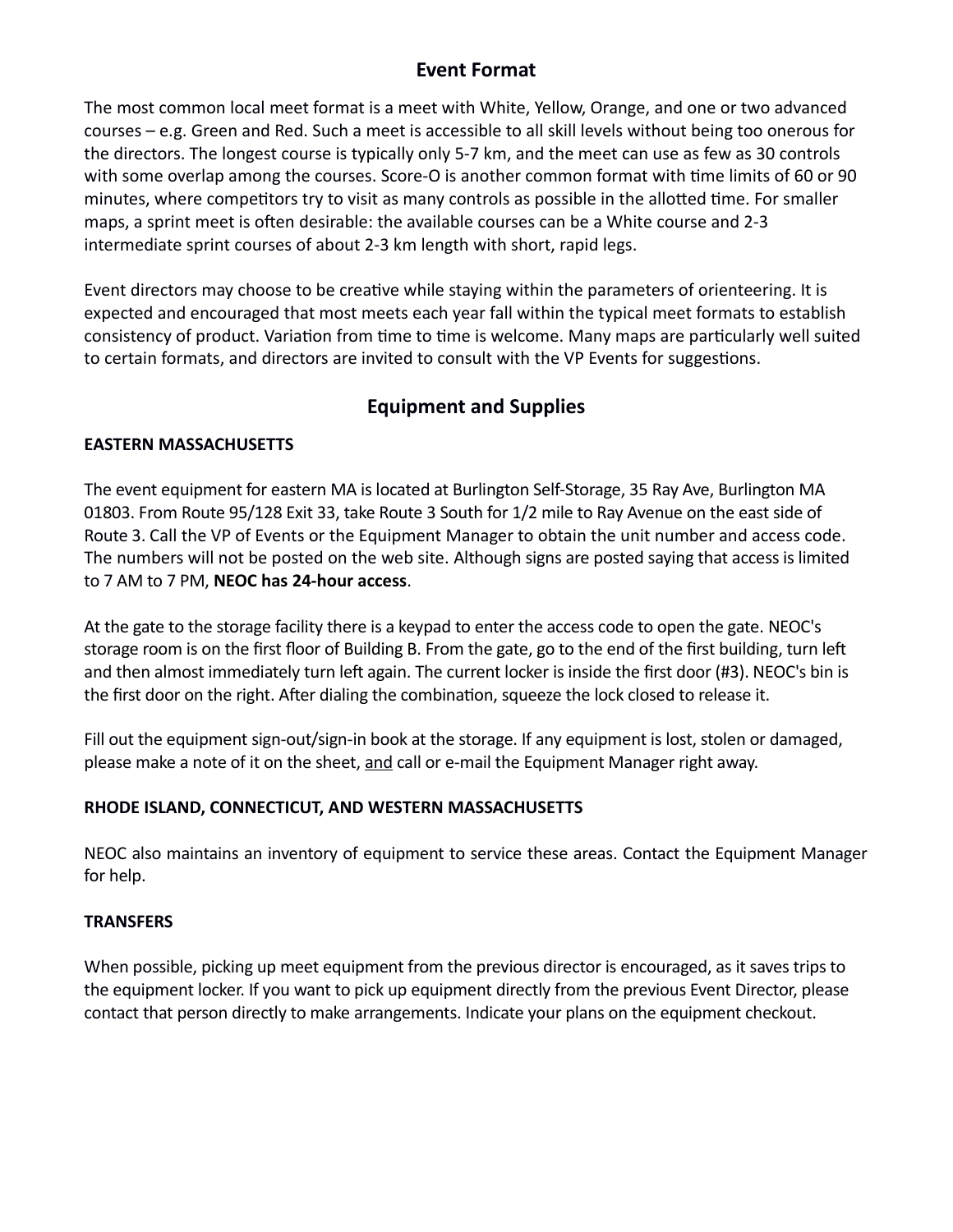## <span id="page-9-0"></span>**Equipment Checklist**

Picking up equipment for a local NEOC event is easy: At the storage locker pick up one box each of:

- ❏ Registration
- ❏ Start/Finish

Then pick out other items that may be useful for your event; recommended quantities for a typical meet are in parentheses:

- ❏ Tables and Chairs (4 or more of each, though some meet sites have picnic tables)
- ❏ Directional signs (6) and wires
- ❏ Start/Finish sign (1 each)
- ❏ Canopies, tarps (as necessary)
- ❏ String-O kit
- ❏ E-punch gear:
- ❍ Loaner finger-sticks
- $\bigcirc$  NEOC laptop with download box
- $\bigcirc$  LCD Results display and support tripod
- ❍ Thermal "splits" printer
- ❍ Color inkjet printer
- ❍ Extension cords
- $\bigcirc$  Generator and fuel jug

Here are a few details about the equipment:

- 1. Check the contents of the Start/Finish and Registration boxes, and replenish from the locker:
	- Waivers and membership forms in registration binders.
	- Map case quantity and size (there are several sizes of map cases).
	- Safety Cards!
	- whistles
- 2. Directional Signs and Wire "Quiver"
	- Determine in advance how many (& which) signs will be needed to direct folks to the event site. Consider mapping the specific location of each direction sign to allow other helpers to hang and retrieve the signs without guidance.
	- The directional signs have numerous holes around the edges so they can be mounted to a variety of structures with the coat-hanger-like wires in the wire quiver.
- 3. Cups and Water

Generally various cups will be found on the top shelf at storage. Please use them! If you purchase cups try to get 7oz waxed paper (not plastic) cups. When placing cups in the woods, place them in plastic bags to keep them clean, and leave a trash bag to collect them after the event. No water or sports drink additives should be in the storage locker. Therefore, water will need to be purchased for the event, both to put out water stops and at start/finish. Plastic gallons work best in the woods.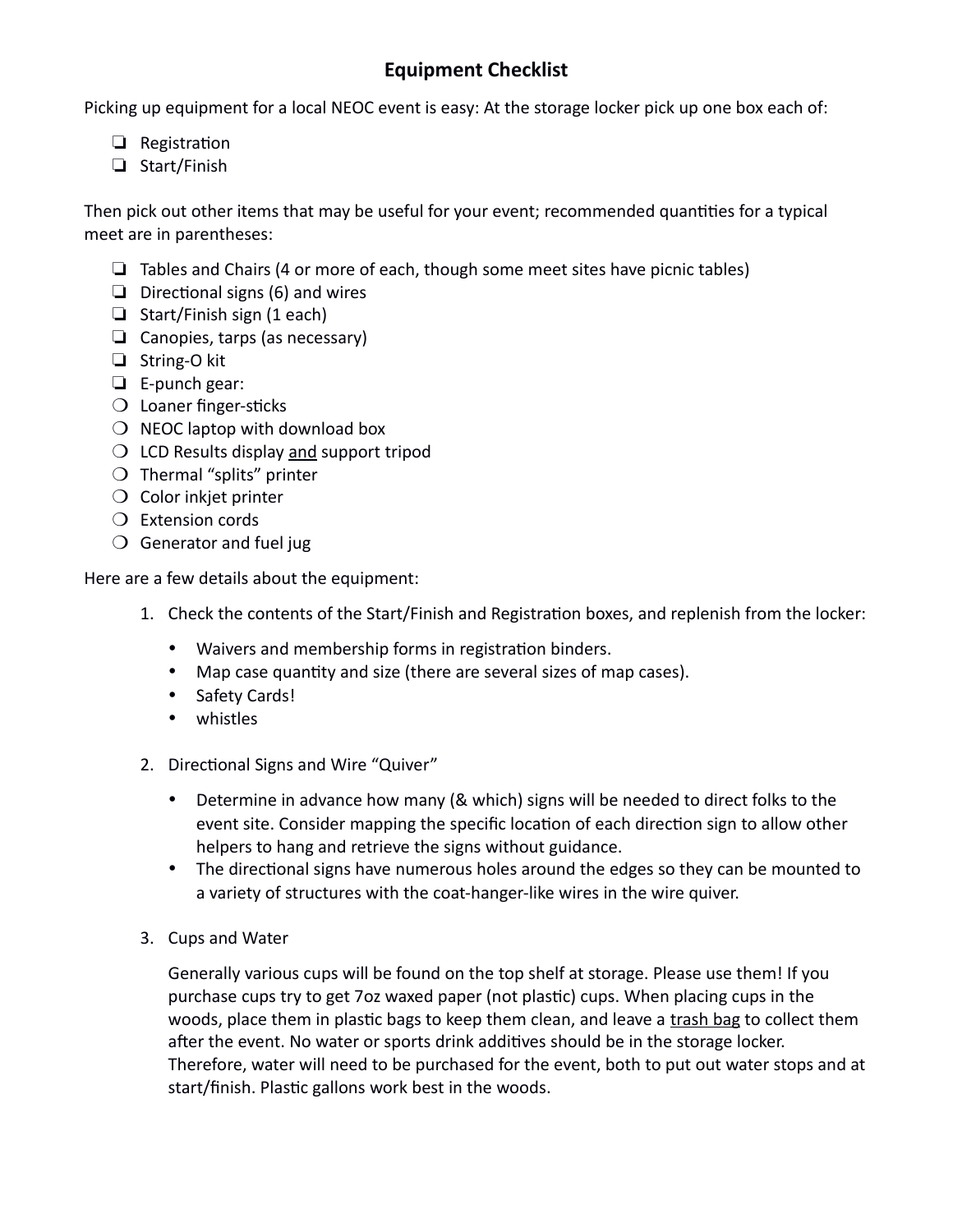### <span id="page-10-0"></span>**Meet Personnel**

An event requires meet volunteers to function. Well ahead of the day of the event, recruit dependable helpers. The NEOC Membership Chair can provide a list of members who live in the vicinity of the event. NEOC policy is designed to minimize the volunteer workload required for an event, but you will still need 4-8 helpers to assist with setup, registration, results, and cleanup. If possible, have enough helpers that they can rotate and get a chance to run a course.

#### Volunteer description:

#### **Registration –** 2-4 workers, 2 tables

Registration workers shepherd participants through signing the waiver, paying event fees, and selecting courses. They distribute maps, rental equipment, and Safety Cards. It is helpful if at least one worker is experienced and can advise participants on the most suitable courses. Help participants complete the Safety Card (name, stick number, course). Explain e-punching as needed. Remind participants to Clear/Check their finger-stick. Remind participants of the course closing time, and to check-out at the results computer before leaving the venue. Collect completed Safety Cards. When you have a "batch," take them to the volunteer at the computer.

Note: Participants who show a NEOC Member card do not need to sign the waiver or pay.

#### **Results computer –** 1 worker, 1 table

Someone must operate the results computer throughout the meet. Information from participants' Safety Cards must be entered in the computer, and finisher downloads must be monitored for problems. For high-volume meets, busy periods, or first-time workers, a second volunteer may be helpful.

#### **Instruction –** 1 worker (optional)

A suitable experienced orienteer should be available for beginner instruction for the first hour of the meet. Events will often have groups of beginners, and it is important that someone be available to offer even a short introduction to orienteering. Set out an example control flag. In the absence of a dedicated volunteer, a helpful impromptu club member can often be found; failing that, a registration worker typically helps.

#### **Control pickup –** 2-4 workers

Control pickup is easy to overlook, but picking up controls at the end of a long day is not fun to do alone. It is recommended that the interval between the last start and the close of the event be kept short (e.g. 2 hours) to increase the likelihood that participants will help.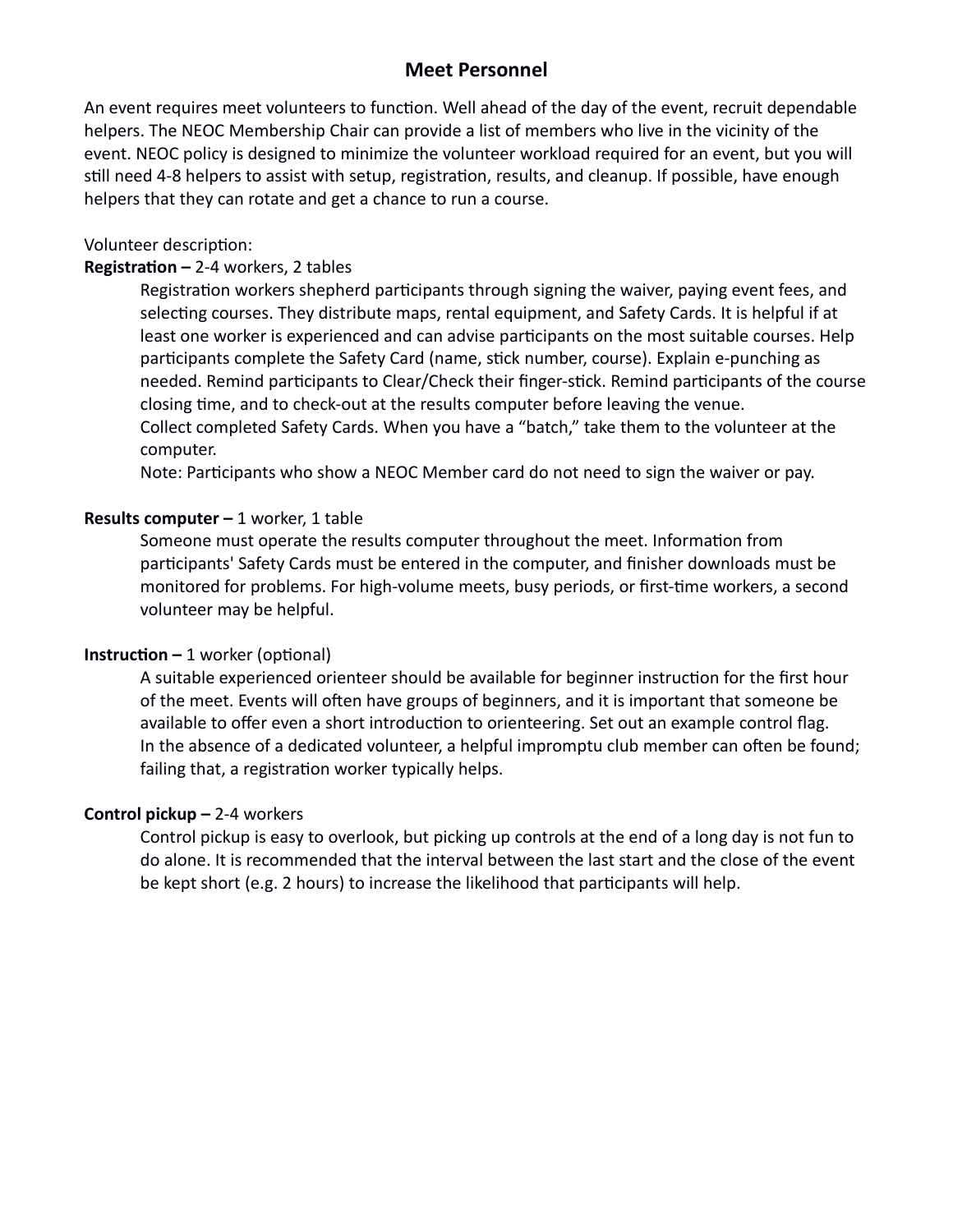## <span id="page-11-0"></span>**Map and Control Description Printing**

**Purple Pen** is NEOC's standard course-setting software. It can be downloaded for free from [purplepen.golde.org.](http://purplepen.golde.org/) Purple Pen runs only on Windows systems. NEOC recommends using Purple Pen for the entire design process – initial design, course revision, vetting, and producing final maps and clue sheets.

Purple Pen can open map files in .pdf format, downloaded from the NEOC Map Archive. Contact [webmaster@newenglandorienteering.org](mailto:webmaster@newenglandorienteering.org) for access to the map archive. The interface to Purple Pen is intuitive, and the software has excellent built-in help. Purple Pen can place control locations, create multiple courses, generate control descriptions, and output course maps at arbitrary scales. Further assistance can be obtained by asking other meet directors.

Key points to remember:

- Ensure the map and courses are at the proper scale (Menu Course: Properties). The scale should almost always be 1:5000, 1:10000, or 1:7500.
- Add control descriptions to all courses (Item: Add descriptions). White and Yellow get text descriptions; Orange gets symbols and text; advanced courses get symbols.
- Re-number control codes as needed to correspond to the NEOC e-punch units―numbers 101- 190. (Event: Change Control Codes)
- Define the bounds on the printing area as needed to include relevant map features (File: Set Print Area)
- Add event name, date, course name, map scale, and contour interval. (Item: Add Special Item: Text)
- Cut the lines connecting controls and the control circles when they are obscuring important features. (Select line, Item: Add Gap) Move control numbers that obscure features.

Once your courses are designed and the input into Purple Pen, generate .pdf files of your courses. (File> Create PDFs) Purple Pen will output a .pdf file for each course you designate. Open each file to ensure that the appropriate area of the map is included and that the scale is correct.

### **Printing**

There are any number of print shops that will print .pdf files. Take the .pdf files on a memory stick, via e-mail, or via an online service to Staples (e.g.). Typical print costs are less than \$1.00 for an 8.5x11" color page. Print one copy and check the scale with a ruler before printing all. It is difficult to anticipate attendance, but it can be guessed from previous meets at the same location and from recent meets at similar locations. A good estimate is 20 White, 30 Yellow, 30 Orange, and 20-30 of each advanced course. It is a good idea to print 10 blank maps (without a course) in case one or more courses run out. Maps can also be reused from finished competitors. Print a few "all controls" maps for control pickup.

In addition to control descriptions on the maps, loose descriptions should be printed for Orange and advanced courses. Use Purple Pen's File>Print Descriptions to print control descriptions, then make copies at your print shop; or install cutePDF or PrimoPDF to "print" to a .pdf file. It is **highly** recommended that maps be printed at least two days before the event. Do *not* print maps until all control locations have been vetted and finalized.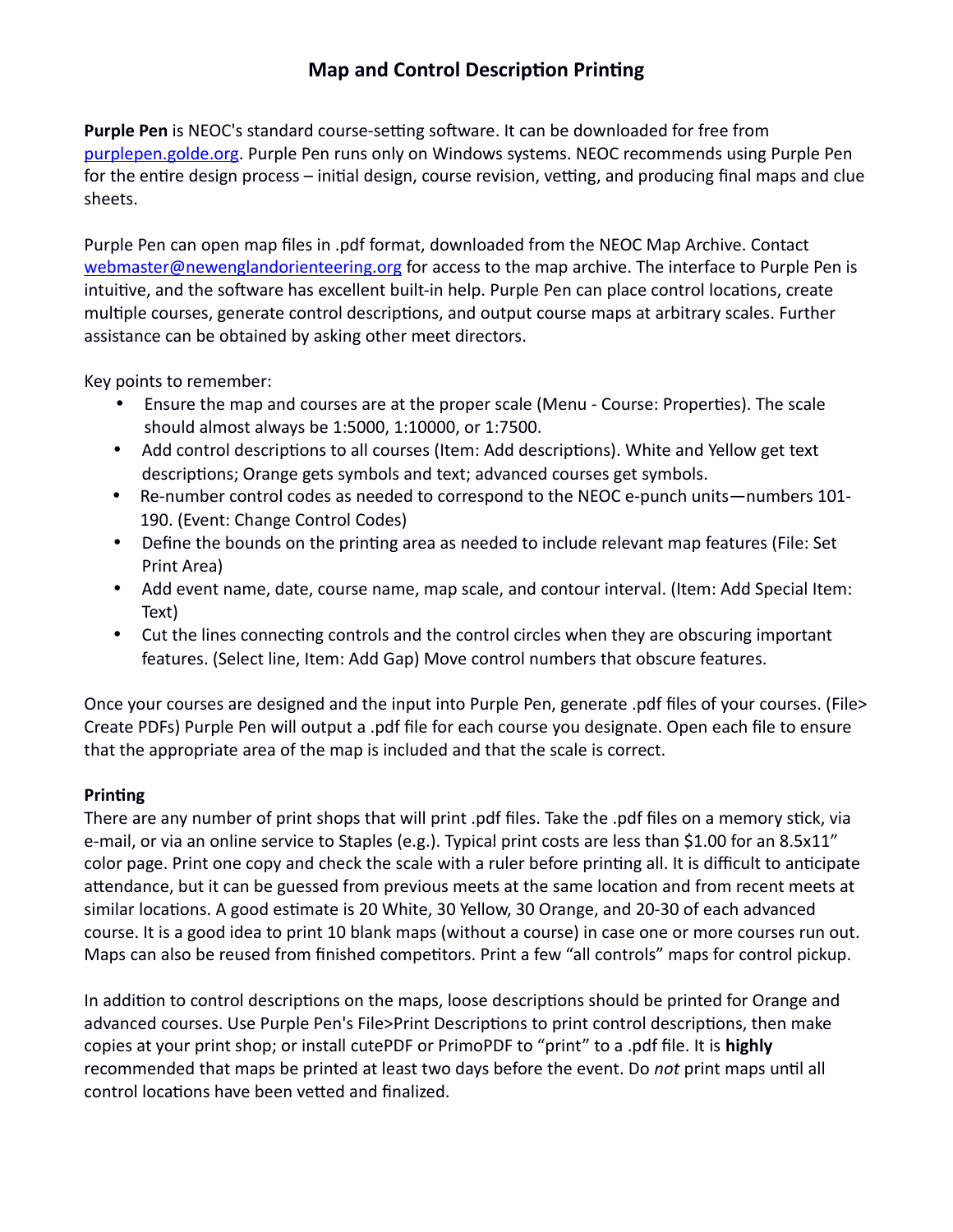## <span id="page-12-0"></span>**Event Aftermath**

There are a few housekeeping responsibilities for Event Directors after the last control is retrieved and the event site is packed up. Remember to return the equipment to either the locker or the next director, and to submit the results & RouteGadget files to the results coordinator.

#### **Lost and Found**

Personal property is often left at event sites – articles of clothing, sunscreen, bags, and even wallets and phones. When you submit the results to the results coordinator, include a description for the website of any lost items sufficient to inform the owner of their location. If you do not hear from anyone, the items can be given to the VP of Administration.

#### **Accounting**

NEOC will reimburse directors for routine out-of-pocket expenses like map printing and refreshments, so save your receipts. Check with the Equipment Manager and Treasurer before buying any atypical items, as the club has a large collection of equipment. Your mileage while setting and vetting is also reimbursable.

Download the Meet Financial Report from the NEOC website. Complete it and submit it, with receipts and checks, as directed on the form.

#### **Event Write-Up**

The event write-up on the NEOC website is an important and often neglected component of event direction. A description of the event is valuable for posterity and will give more information than a simple list of results. The description is seldom longer than two or three paragraphs and often includes weather information, attendance data, course remarks, and any details of special note. Please thank your volunteers and helpers by name.

#### **Volunteers**

Please send your volunteers a thank-you note or e-mail. A simple thank-you can be very encouraging.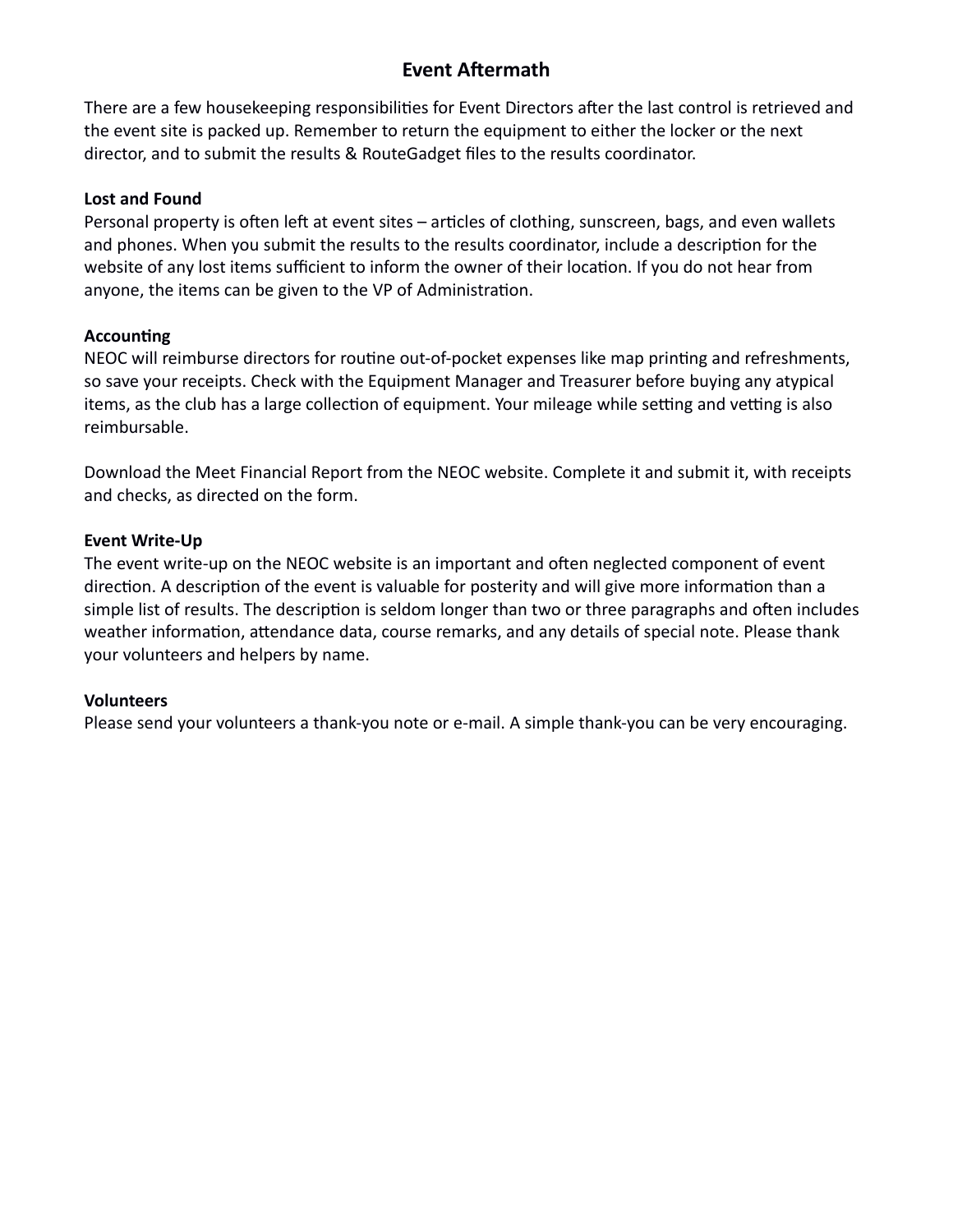## <span id="page-13-0"></span>**Safety Procedures**

Orienteering is a safe sport. Despite the apparent dangers in unequipped solitary running over rough terrain, injuries are rare and usually minor: sprains, scrapes, scratched corneas, minor heat exhaustion, mild hypothermia. However, organizers must not be complacent since the chance of serious injury is always present. For example:

- Heart attack in the deep woods, where rapid evacuation is impossible.
- A disabling injury in cold, rainy weather. Hypothermia will be rapid and severe.

It is not possible for event organizers to eliminate all risks, for they are inherent in the sport. Ultimately, the competitor is responsible; they accept the risk knowingly. Still, event organizers must do whatever they can to minimize the dangers and cope adequately with problems when they do arise.

The following safety procedures are recommended, to do as much as possible without submitting organizers, workers, or competitors to unnecessary inconvenience.

- 1. Encourage everyone to carry whistles—they are much louder and more durable than lungs.
- 2. A basic first aid kit is included in the Start/Finish Box. The responsibility for using it resides with the person who is injured―event organizers are not allowed to practice medicine. In addition, have a gallon of water in reserve for medical emergencies, such as wounds or dehydration.
- 3. Know where to get medical help. Have available key information such as location of nearest telephone, police, and directions to the nearest hospital.
- 4. On the control description sheet, emphasize safety details and course-close time. Remind everyone to report to Finish whether they complete the course or not.
- 5. Use the meet software and the Safety Cards to track who's still out in the woods. Near the end of the event, if you have cards left indicating people still out in the woods, take these common sense steps:
- a. Check the start time―if it was a late one, perhaps the person is less overdue than you think. Some people are both slow and stubborn (over five hours on a yellow course is not unheard of).
	- b. Try to determine if the person has gone home without reporting in.
		- If the person used a loaner finger-stick, is it in the box?
		- Is the person's car in the parking lot? (License plate number on the Safety Card.)
		- Phone the number on the Safety Card.
	- c. Search: Go as teams of one (with a cell phone or two-way radio) or two (if no radio communications are available), starting with the area around the last legs of the missing person's course. Yell for the person by name. Agree beforehand upon a search route or area for each search party, and ending time when all parties will report back; this should be well before dark, if possible. Be sure that someone remains at the finish/parking lot area, in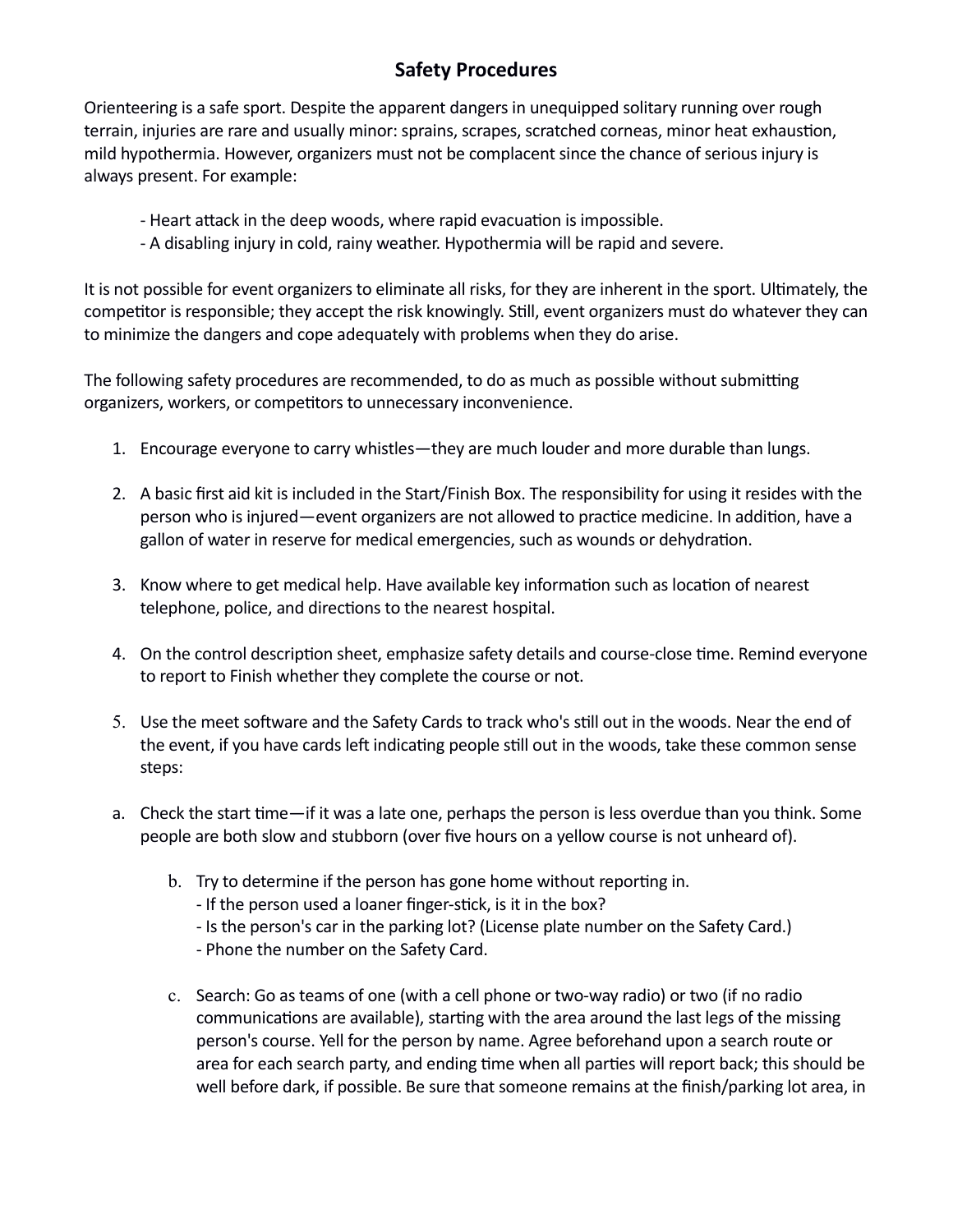case the missing person comes in on his own.

d. Notify the authorities, namely local police, forest rangers, etc. Explain to them patiently that someone is unaccounted for and may be in trouble. Be precise, include as much detail as possible, and don't exaggerate. Alert NEOC officers so search parties can be organized.

## <span id="page-14-0"></span>**Handling Personal Information**

NEOC is obligated to protect the personal information of our members and event participants. Personal information is recorded on meet waivers, Safety Cards, membership forms, etc. Take care that these items go where they belong. (See instructions on the Meet Financial Form.)

Safety Cards in particular capture a lot of personal information. At the end of the meet, these should be gathered and shredded. In lieu of a document shredder, tear the cards vertically through the name, phone, and car license info. Then trash one set of halves one week, and the other halves the next week.